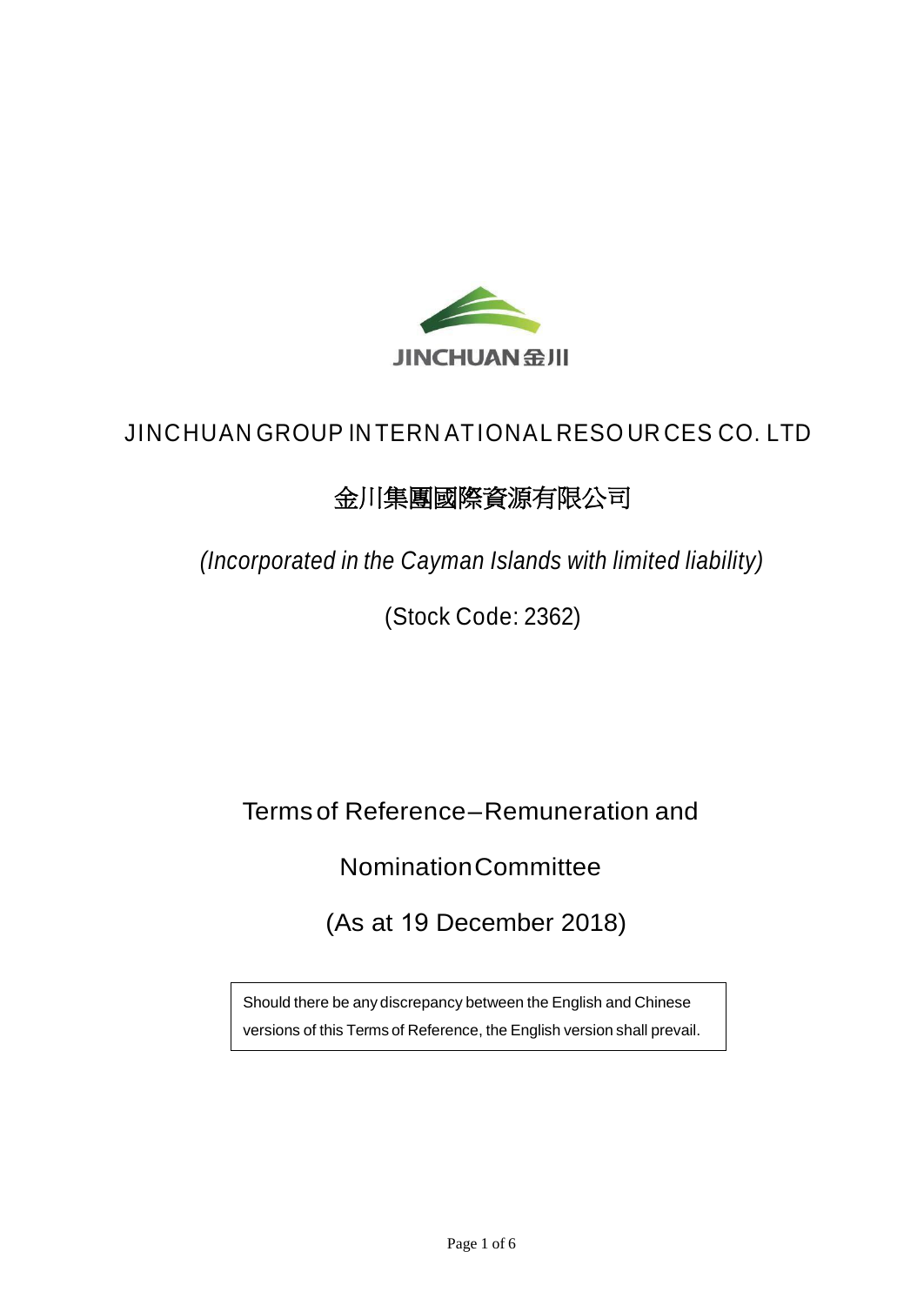# 1 **Objectives**

The purpose of the Remuneration and Nomination Committee (the "Committee") of the Board of Directors (the "Board") is to:

- (a) lead the process for Board appointments and to identify and nominate candidates for appointment;
- (b) perform the Board's responsibilities relating to the compensation of the Company's Directors and the Senior Management;
- (c) oversee the administration of the Company's compensation plans;and
- (d) prepare any report on executive compensation required by the applicable rules and regulations.

# 2 **Constitution**

The Board hereby resolves to establish a Committee of the Board to be known as the Remuneration and Nomination Committee.

# 3 **Membership**

- 3.1 The Committee shall be appointed by the Board from amongst the Directors and shall consist of not less than three (3) members.
- 3.2 Majority of the Committee members should be independent non-executive Directors.

# 4 **Chairman**

The Chairman shall be selected amongst the independent non-executive Directors and shall be appointed by the Board.

# 5 **Secretary**

- 5.1 The Company Secretary or his nominee shall be the secretary of the Committee.
- 5.2 The Company Secretary is appointed to facilitate communication between the Board and the Committee and to provide access to information required by the Committee members in pursuit of their duties.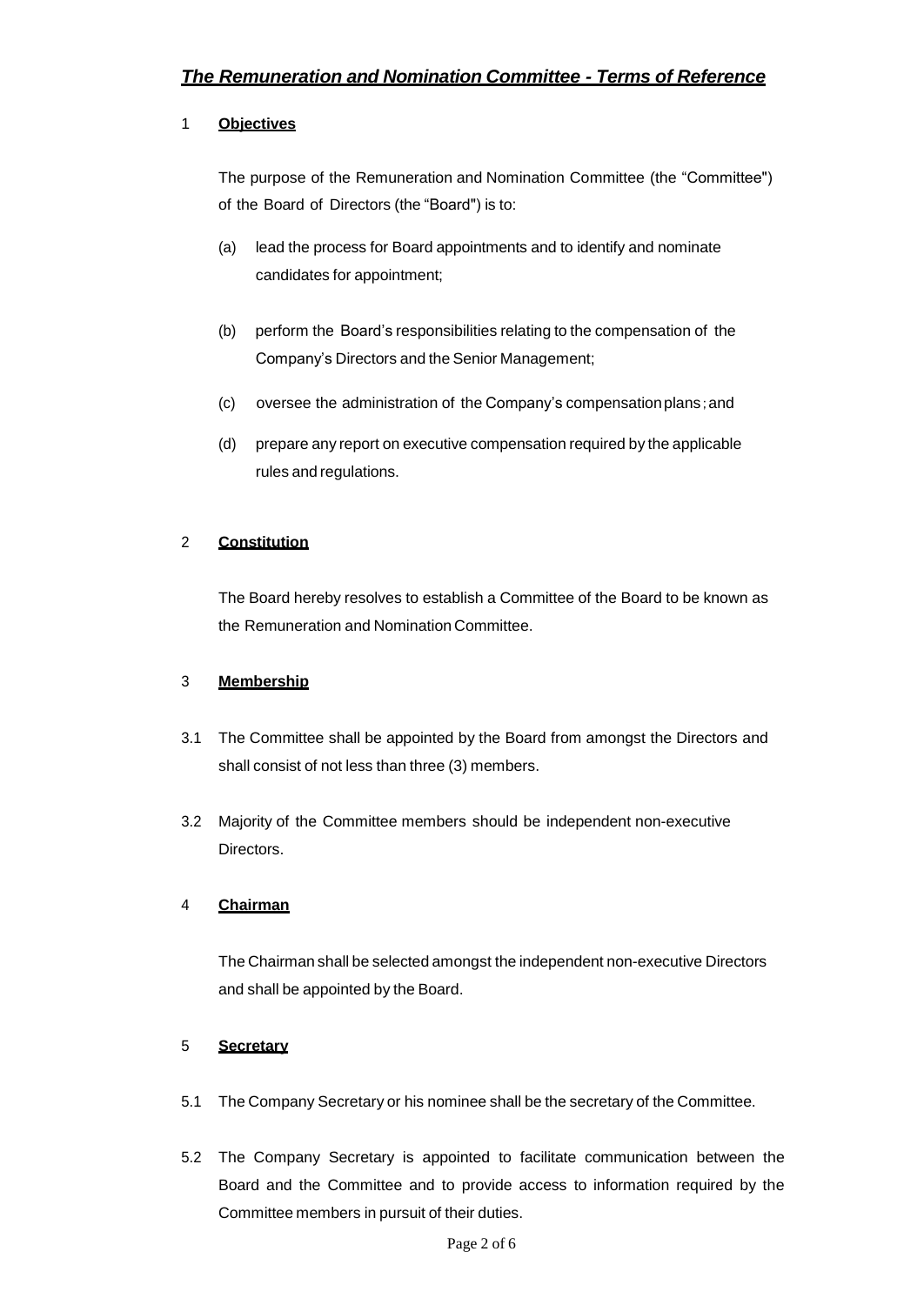#### 6 **Quorum**

Two (2) members of the Committee shall constitute a quorum.

#### 7 **Frequencyof Meetings**

Meetings shall be held not less than once a year.

#### 8 **Proceedings ofMeetings**

- 8.1 A notice of meeting should be given at least seven (7) days in advance of a regular Committee meeting.
- 8.2 The agenda and the ancillary documents for the meeting should be sent to all Committee members at least three (3) days before the intended date of the Committee meeting.
- 8.3 Any member may request for Committee meetings by giving notice of not less than seven (7) days in writing to the Chairman of the Committee.
- 8.4 Questions arising at the Committee meeting shall be determined by a majority of votes of the members present, and in case of an equality of votes, the Chairman shall have a second or casting vote.

#### 9 **Minutes**

- 9.1 The secretary of the Committee must ensure that full minutes are kept of all Committee meetings.
- 9.2 Draft and final versions of the minutes of the Committee meetings shall be sent to all Committee members for their comments and records respectively within reasonable time after the meeting.
- 9.3 Minutes of the Committee should be formally approved by the Committee before reporting to the Board.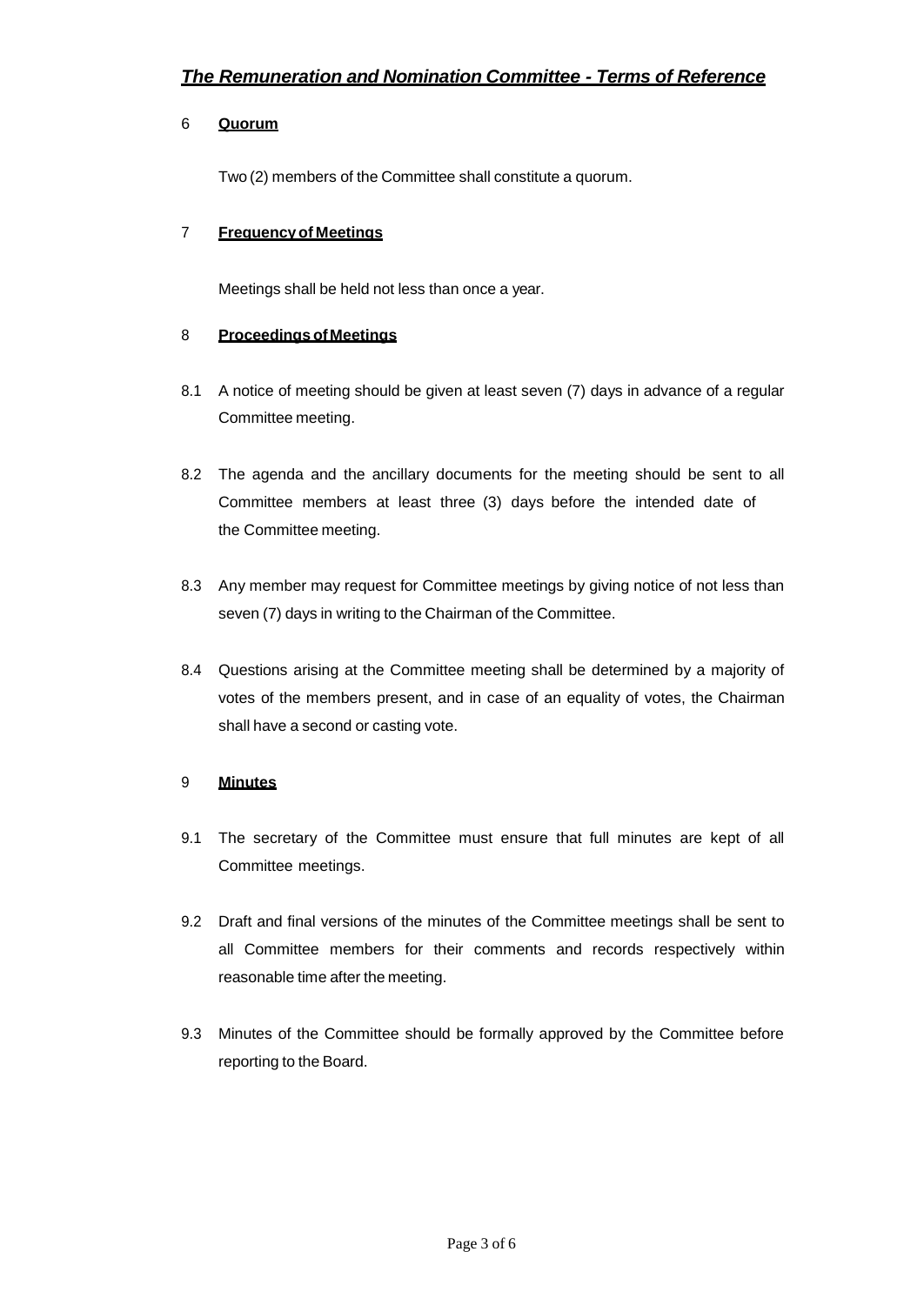# *The Remuneration and Nomination Committee - Terms of Reference*

- 9.4 Minutes shall be available for inspection at any reasonable time upon reasonable notice by any Director.
- 9.5 Minutes shall record in sufficient detail the matters considered by the Committee and the decisions reached, including any concerns raised by the Directors or dissenting views expressed.
- 9.6 The Committee shall circulate its meeting minutes to the Board (within reasonable time after the meeting), to keep the Board informed of the Committee's activities and recommendations on a regular basis.

#### 10 **Authority**

- 10.1 The Committee is authorized by the Board to investigate into any activity within its terms of reference.
- 10.2 The Committee is authorized by the Board to obtain legal or other independent professional advice from external parties and to invite external parties with relevant experience and expertise to attend the Committee meetings if necessary.
- 10.3 The Committee shall be provided with sufficient resources to discharge its duties.

#### 11 **Duties**

The duties of the Committee are:

- A. Remuneration functions
	- (a) to make recommendations to the Board on the issuer's policy and structure for all directors', senior management and other staff remuneration and on the establishment of a formal and transparent procedure for developing remuneration policy;
	- (b) to review and approve the management's remuneration proposals with reference to the Board's corporate goals and objectives;
	- (c) to make recommendations to the Board on the remuneration packages of individual executive directors and senior management. This should include benefits in kind, pension rights and compensation payments (including any compensation payable for loss or termination of their office or appointment);
	- (d) to make recommendations to the Board on the remuneration of non-executive directors;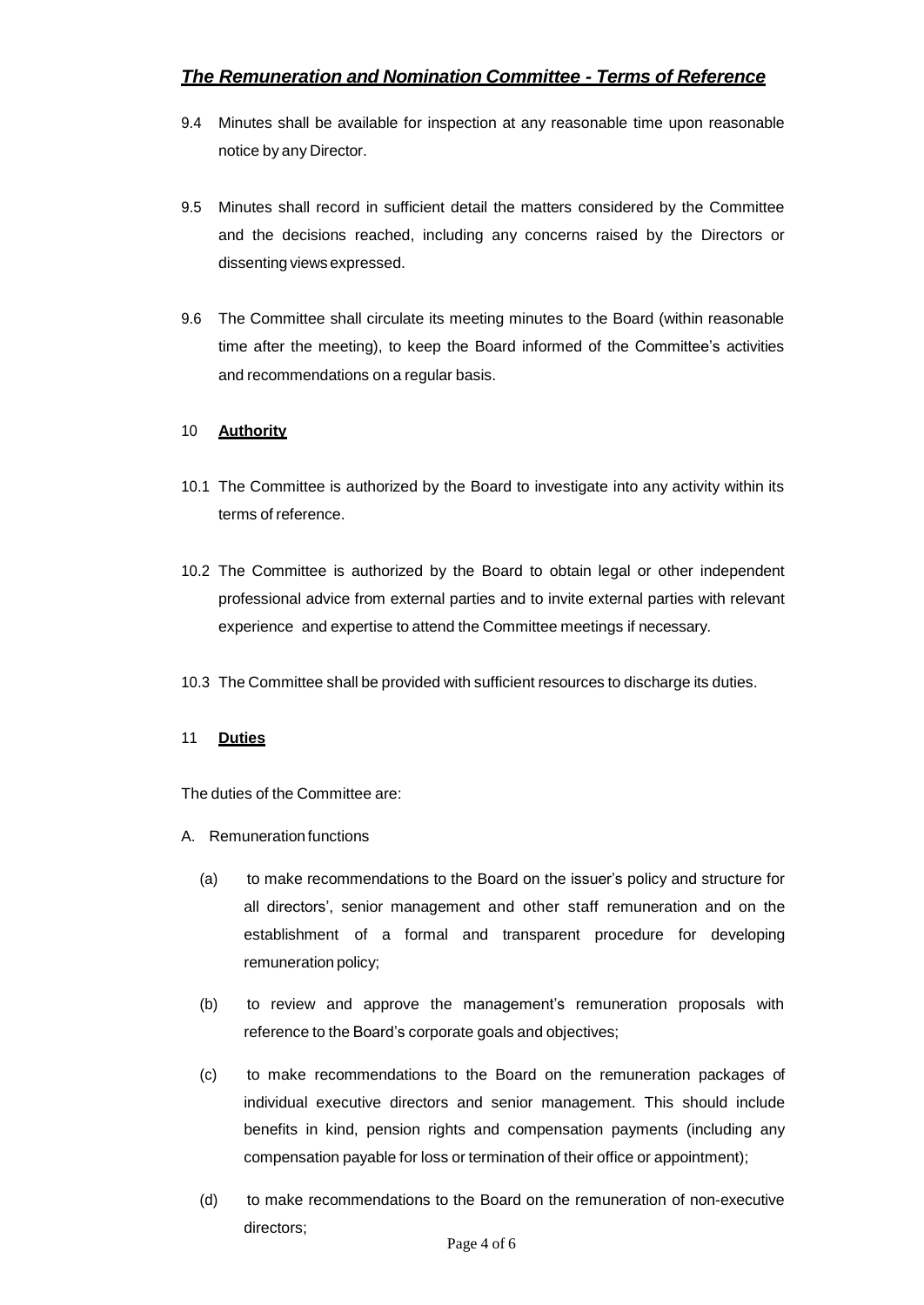- (e) to consider salaries paid by comparable companies, time commitment and responsibilities and employment conditions elsewhere in the group;
- (f) to review and approve compensation payable to executive directors and senior management for any loss or termination of office or appointment to ensure that it is consistent with contractual terms and is otherwise fair and not excessive;
- (g) to review and approve compensation arrangements relating to dismissal or removal of directors for misconduct to ensure that they are consistent with contractual terms and are otherwise reasonable and appropriate;
- (h) to ensure that no director or any of his associates is involved in deciding his own remuneration; and
- (i) to consult the chairman and/or chief executive about their remuneration proposals for other executive directors.
- B. Nomination functions
	- (a) to review and assess the structure, size and composition (including the knowledge, experience, balance of skill, diversity including as to gender and ethnicity) of the Board on a regular basis and make recommendations on any proposed changes to the Board to complement the Company's corporate strategy;
	- (b) to identify, select and nominate individuals suitably qualified to become Board members and make recommendations to the Board;
	- (c) to assess the independence of independent non-executive Directors (including any conflict which a director may have with the interests of the Company and its subsidiaries) on its appointment or when their independence is called into question and to review the annual confirmation of independency provided by independent non-executive Directors required under the Listing Rules;
	- (d) to review the Board Diversity Policy, as appropriate, and review the measurable objectives that the Board has set for implementing the Board Diversity Policy, and the progress on achieving the objectives; and
	- (e) to make recommendations to the Board on the appointment or reappointment of the Directors and succession plans for the Directors.